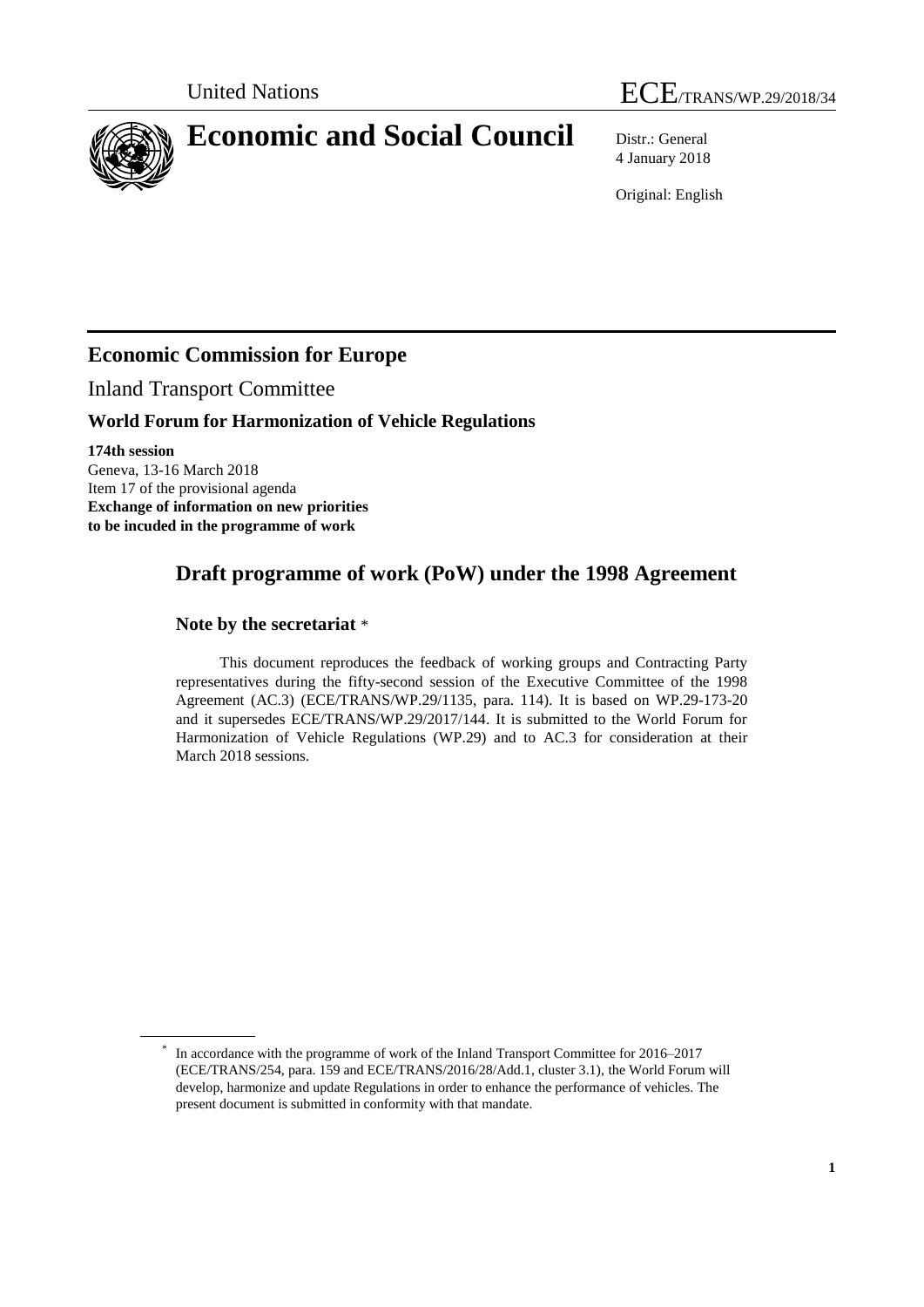# **Draft programme of work (PoW) under the 1998 Agreement**

|                                  | Ia. Existing UN GTRs - High priority |             |                |                                          |                                              |                                              |                                               |                                                                                                                                                                                                               |  |  |
|----------------------------------|--------------------------------------|-------------|----------------|------------------------------------------|----------------------------------------------|----------------------------------------------|-----------------------------------------------|---------------------------------------------------------------------------------------------------------------------------------------------------------------------------------------------------------------|--|--|
| <b>UN</b><br><b>GTR</b>          | <b>Title</b>                         | <b>GR</b>   | <b>Version</b> | <b>Reason</b>                            | Organsiati Reference                         | on of work documents                         | <b>Expected time</b><br>needed to<br>finalise | <b>Status</b>                                                                                                                                                                                                 |  |  |
| <b>UN</b><br><b>GTR</b><br>No. 3 | Motorcycle<br>brake<br>systems       | <b>GRRF</b> | Amendment 3    | Reflect UN<br>Reg. No. 78                | <b>IWG</b> : None<br>Sponsor:<br>Italy       |                                              | March 2018                                    | Draft request for authorization to develop<br>Amendment 3 to UN GTR No. 3 adopted by AC.3<br>in November 2016                                                                                                 |  |  |
| <b>UN</b><br><b>GTR</b><br>No. 7 | Head<br>restraints                   | <b>GRSP</b> | Phase 2        | Amend UN<br>Reg. No. 17 (in<br>parallel) | <b>IWG: Yes</b><br>(UK)<br>Sponsor:<br>Japan | $AC.3/25/Rev. 1$ End of 2018<br>GRSP/2015/34 |                                               | GRSP considered an informal proposal, addressing<br>all issues, including draft Addendum 1 to the<br>M.R.1 at its December 2016 session. AC.3 agreed<br>to extend the mandate of the IWG until March<br>2017. |  |  |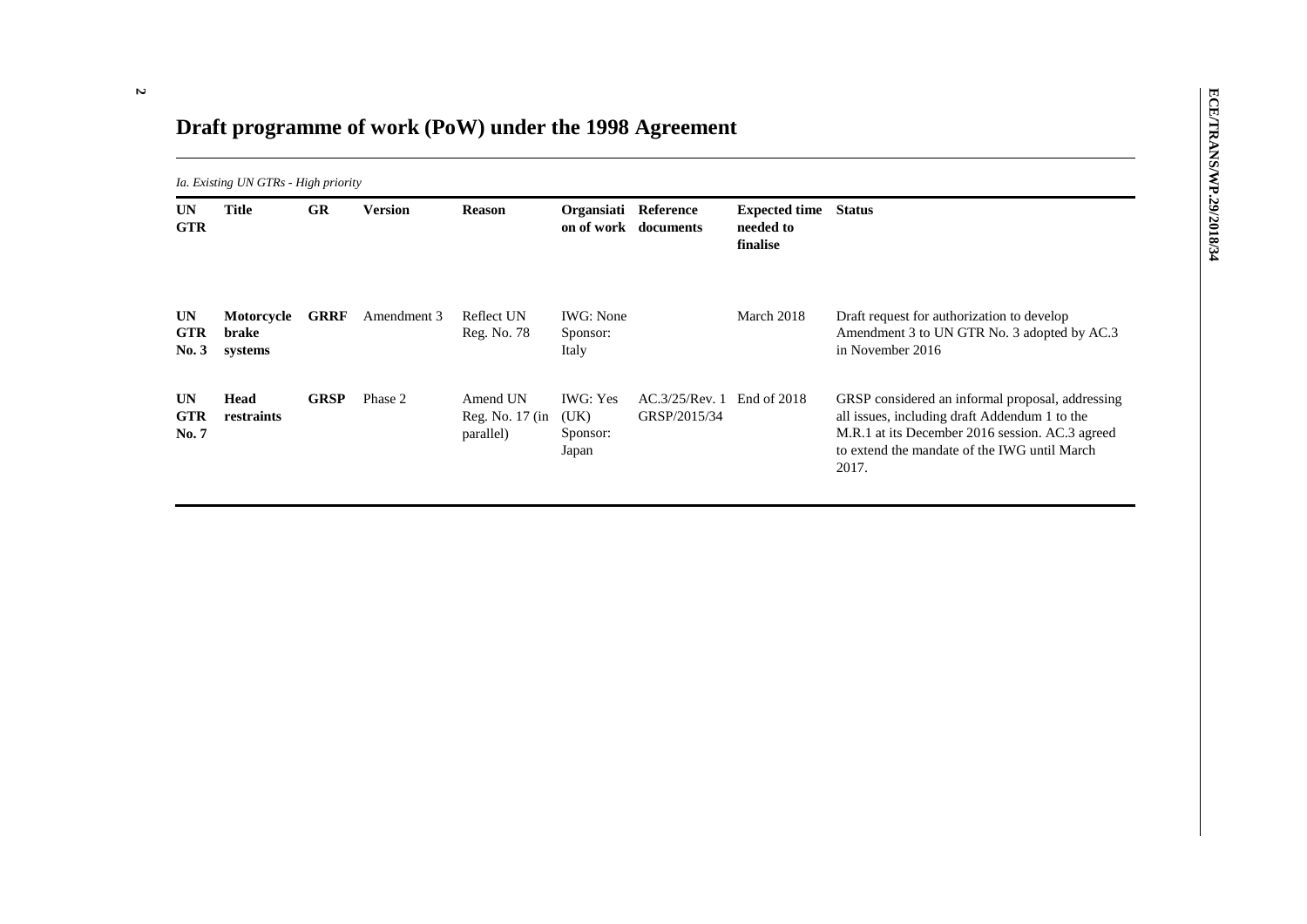| <b>UN</b>           | Pedestrian | <b>GRSP</b> | Phase 2     | Improve                           | <b>IWG:</b> Yes                                      | AC.3/24                               | Phase 2 (new                                                                                                                                                                                                                                                                                                                                                                                             | GRSP resumed discussion at its December 2016                                                                                                                                                                                                                                                                                                                                          |
|---------------------|------------|-------------|-------------|-----------------------------------|------------------------------------------------------|---------------------------------------|----------------------------------------------------------------------------------------------------------------------------------------------------------------------------------------------------------------------------------------------------------------------------------------------------------------------------------------------------------------------------------------------------------|---------------------------------------------------------------------------------------------------------------------------------------------------------------------------------------------------------------------------------------------------------------------------------------------------------------------------------------------------------------------------------------|
| <b>GTR</b><br>No. 9 | safety     |             |             | harmonisation,<br>increase safety | (Germany,<br>Japan)<br>Sponsor:<br>Germany,<br>Japan | 2016/115                              | leg form<br>impactor) is<br>finalised,<br>waiting for<br>USA vote.<br>Amendments to<br>phase 1 and 2<br><i>(clarifications</i><br>and bumper test<br>zone) idem.<br>The new work<br>on deployable<br>systems (by<br>Korea, OICA<br>for pop-up<br>bonnets,<br>external<br>airbags, etc.)<br>still under<br>development, to<br>be finalized by<br>end of 2017,<br>but probably<br>one more year<br>needed. | session on IARVs and on the draft UN GTR,<br>altogether with a proposal addressing bumper test.<br>AC.3 endorsed the authorization to develop an<br>amendment to the UN GTR to provide the test<br>procedure for deployable systems of the outer<br>surface to ensure an adequate protection of<br>pedestrians and extended the mandate of the IWG<br>on Phase 2 until December 2017. |
|                     |            |             | Amendment 3 | Reflect UN<br>Reg. No. 127        | <b>IWG: ???</b><br>Sponsor:<br>EC                    | AC.3/31<br>GRSP/2014/2<br>GRSP/2014/5 | Done. This<br>concerns phase<br>2 as well as the<br>amendments to<br>phase 1 and 2<br>which are<br>already<br>transposed into<br>UN Reg. No.<br>127                                                                                                                                                                                                                                                      | GRSP considered a revised proposal concerning<br>points of contact of headform impactors at its<br>December 2016 session addressing the Phase 1 and<br>2 of the UN GTR.                                                                                                                                                                                                               |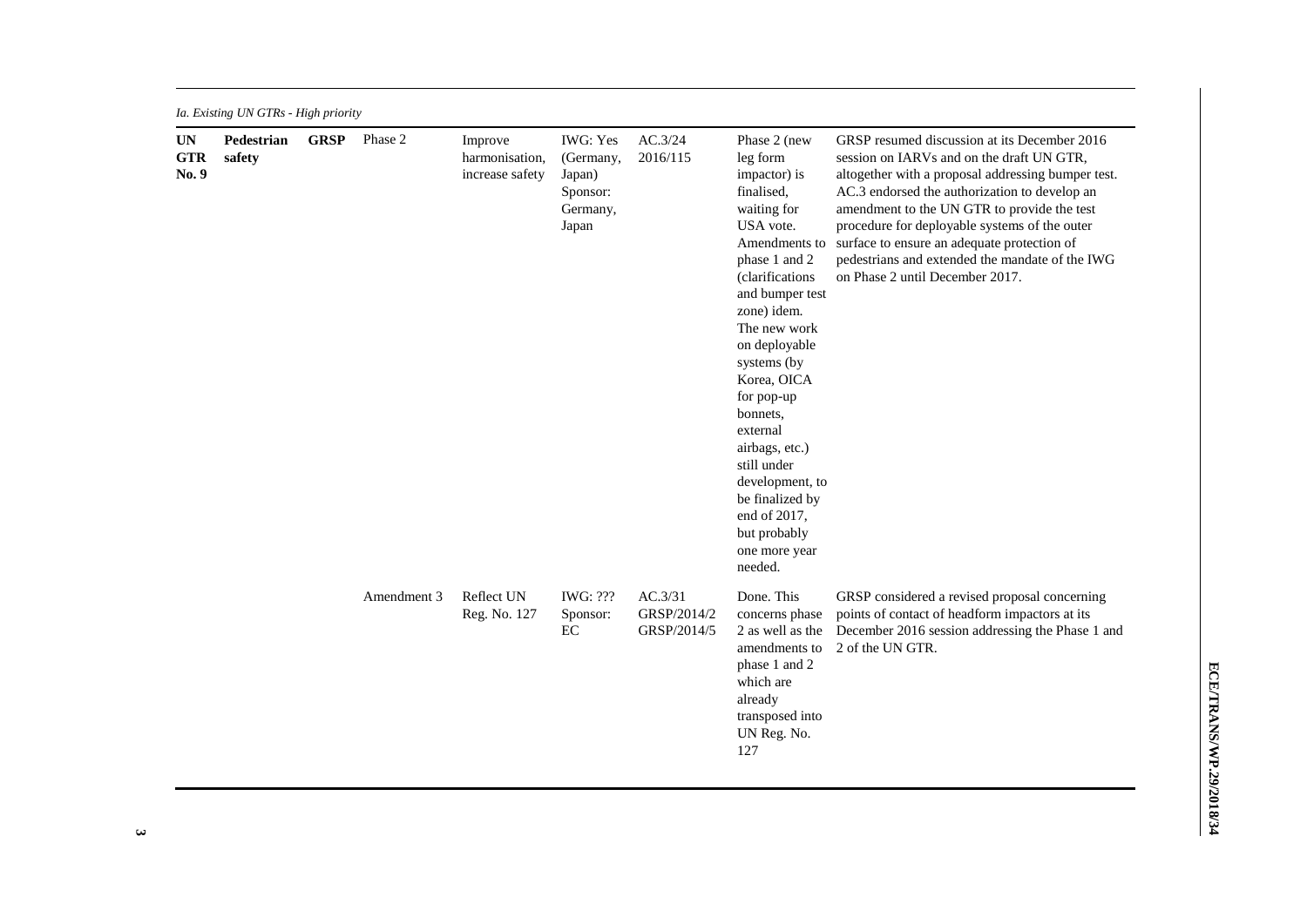*Ia. Existing UN GTRs - High priority*

**4**

| <b>UN</b><br><b>GTR</b><br>No. 11      | <b>Test</b><br>procedure<br>for<br>pollutant<br>emissions in<br><b>CI</b> engines<br>in tractors<br>& NRMM | <b>GRPE</b> |             | Reflect<br>amendments of<br>UN Reg. No.96          |                                                   |                  | Work expected to start in 2018, after amendment of<br>UN Reg. No. 96 which is adapted to the new EU<br>Regulation on NRMM (Stage V)                                                                                                     |
|----------------------------------------|------------------------------------------------------------------------------------------------------------|-------------|-------------|----------------------------------------------------|---------------------------------------------------|------------------|-----------------------------------------------------------------------------------------------------------------------------------------------------------------------------------------------------------------------------------------|
| <b>UN</b><br><b>GTR</b><br>No. 13      | <b>GTR</b> on<br>Hydrogen &<br>fuel cell<br>vehicles                                                       | <b>GRSP</b> | Phase 2     |                                                    |                                                   | End of 2020      | PoW is expected to be finalized in the near future<br>and an informal proposal of authorization to<br>develop Phase 2 was endorsed by AC.3 in March<br>2017 session, AC3/49 for endorsement in June<br>2017 session                     |
| <b>UN</b><br><b>GTR</b><br>No. 15      | World<br>harmonised<br>light vehicle<br>test<br>procedures<br>(WLTP)                                       | <b>GRPE</b> | Amendment 3 | Reflect EU<br>legislation on<br><b>WLTP</b>        |                                                   |                  | At the June 2017 GRPE conference, the<br>Amendment 3 has been adopted by GRPE, together<br>with a further informal document providing further<br>amendments to Amendment 3. So the discussion on<br>Amendment 2 might be pointless.     |
| <b>UN</b><br><b>GTR</b><br>No. 16      | <b>Tyres</b>                                                                                               | <b>GRRF</b> | Amendment 2 |                                                    | <b>IWG: Yes</b><br>(Russia)<br>Sponsor:<br>Russia | November 18      | Draft request for authorization to develop<br>Amendment 2 to UN GTR No. 16 adopted by AC.3<br>in November 2016                                                                                                                          |
| <b>UN</b><br><b>GTR</b><br>No.<br>[x1] | <b>Evaporative GRPE</b><br>emissions in<br>passenger<br>cars (WLTP<br>EVAP)                                |             | UN GTR      | <b>Reflect EU</b><br>legislation on<br><b>WLTP</b> | <b>IWG</b> : ??? (-<br>-) Sponsor:<br>Japan, EU.  | End $2018$ (tbc) | New UN GTR adopted at WP.29 June 2017<br>session. Note that sealed tanks have been included<br>in the newly adopted (as informal document)<br>EVAP UN GTR (June 2017 GRPE conference).<br>On semi-sealed tanks, the work will continue. |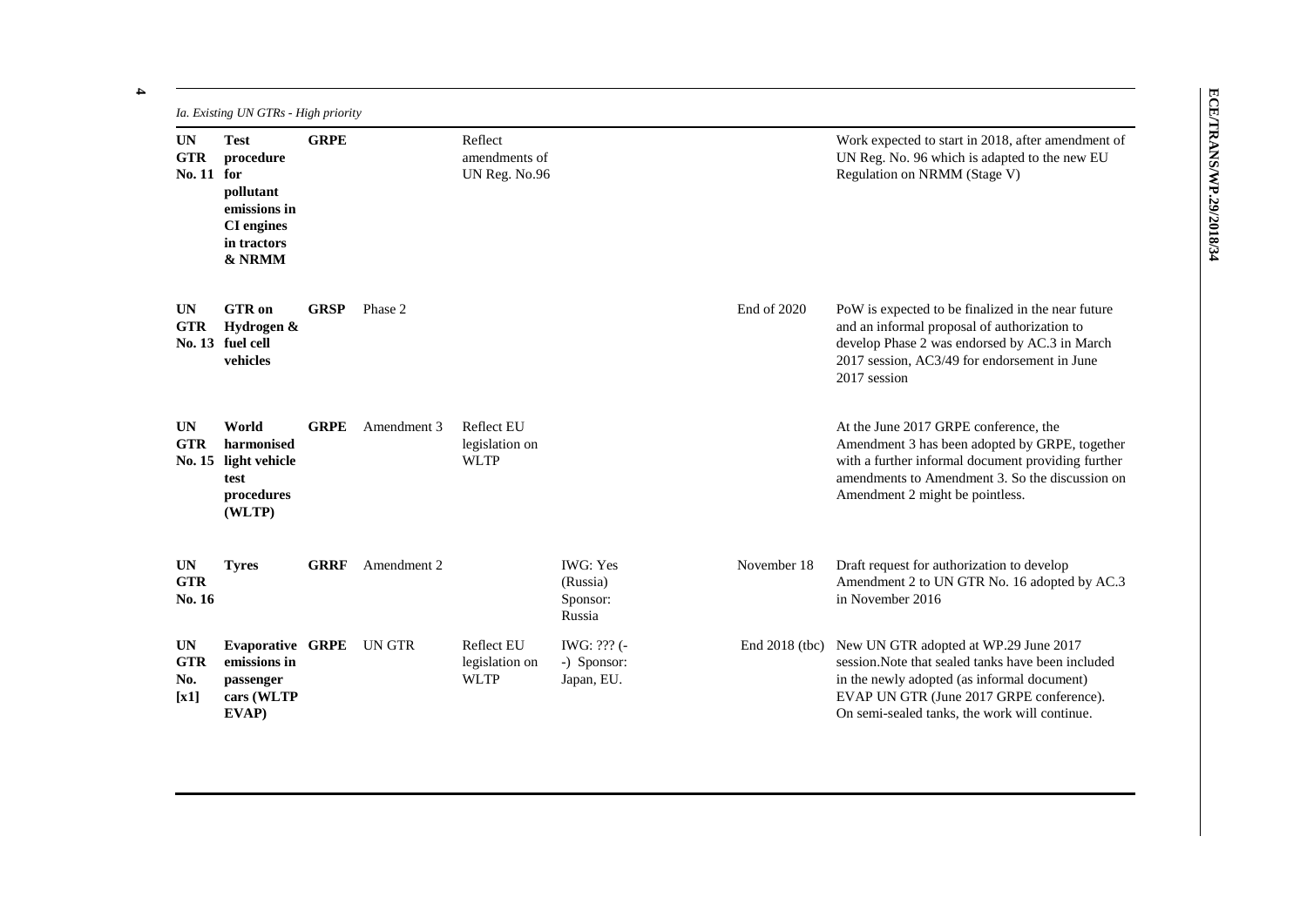|                                                   | Ia. Existing UN GTRs - High priority                          |             |                        |                                                                                                         |                                                                                                                                                                                                                                             |  |  |  |  |  |
|---------------------------------------------------|---------------------------------------------------------------|-------------|------------------------|---------------------------------------------------------------------------------------------------------|---------------------------------------------------------------------------------------------------------------------------------------------------------------------------------------------------------------------------------------------|--|--|--|--|--|
| <b>UN</b><br><b>GTR</b><br>No.<br>$\mathbf{[x2]}$ | <b>Electrical</b><br><b>Vehicle</b><br><b>Safety</b><br>(EVS) | <b>GRSP</b> | Phase 1 and<br>Phase 2 | <b>IWG: Yes</b><br>AC.3/32<br>(China,<br>Japan,<br>USA, EU)<br>Sponsor:<br>China.<br>Japan,<br>USA, EU. | GRSP in May gave a green light to WP29 to<br>proceed with a vote. Adoption of the new GTR is<br>foreseen at WP.29 November 2017 session. Phase<br>2 (long-term research items) mandate expected to<br>be approved by WP29 in November 2017. |  |  |  |  |  |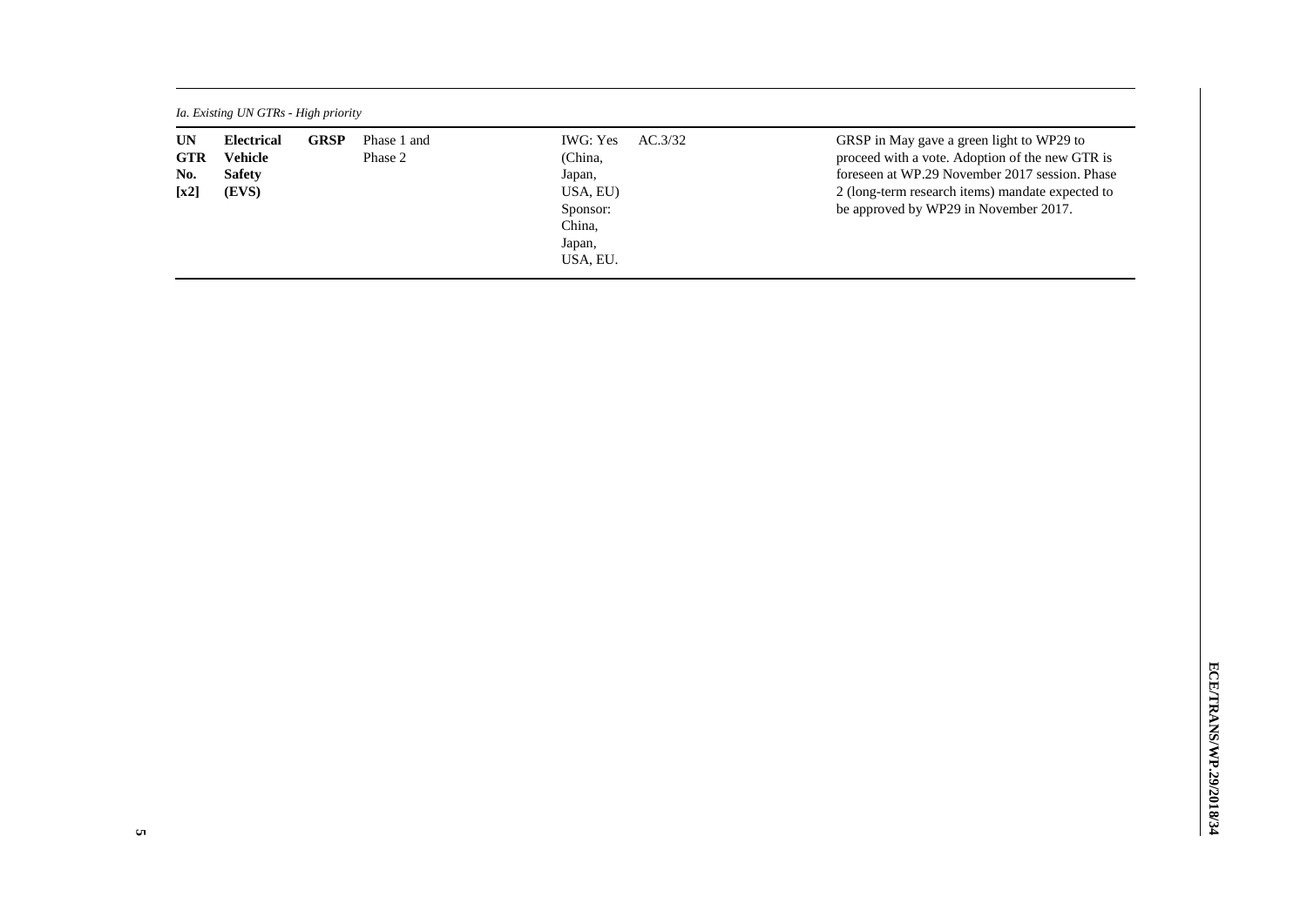|                                            | Ib . Existing GTRs - Low priority                                    |             |                |                                                    |                                                                                              |         |                                       |                                                                                                                                                                                                                                                                                                                                                                                                                                                        |
|--------------------------------------------|----------------------------------------------------------------------|-------------|----------------|----------------------------------------------------|----------------------------------------------------------------------------------------------|---------|---------------------------------------|--------------------------------------------------------------------------------------------------------------------------------------------------------------------------------------------------------------------------------------------------------------------------------------------------------------------------------------------------------------------------------------------------------------------------------------------------------|
| <b>UN</b><br><b>GTR</b>                    | <b>Title</b>                                                         | <b>GR</b>   | <b>Version</b> | <b>Reason</b>                                      | <b>Organsiation Reference Expected</b><br>of work                                            |         | documents time needed<br>to finalise* | <b>Status</b>                                                                                                                                                                                                                                                                                                                                                                                                                                          |
| <b>UN</b><br><b>GTR</b><br>No <sub>2</sub> | <b>Measurement GRPE</b><br>procedures<br>for 2-wheelers<br>(WMTC)    |             | Amendment 4    |                                                    | <b>IWG: EPPR</b><br>(Sweden)<br>Sponsor: EU                                                  | AC.3/36 |                                       | AC.3 recommended, in March 2015, that the IWG continue<br>to work on the creation of a new specific UN GTR.                                                                                                                                                                                                                                                                                                                                            |
| <b>UN</b><br><b>GTR</b><br>No. 4           | <b>Test</b><br>procedure<br>gas-fuelled<br>engines<br>(WHDC)         | <b>GRPE</b> | Amendment 4    |                                                    |                                                                                              |         |                                       | "There is need for extra validation of methodology<br>regarding hybrids" - Please check                                                                                                                                                                                                                                                                                                                                                                |
| <b>UN</b><br><b>GTR</b><br>No. $6$         | Safety glazing GRSG<br>materials<br>vehicles &<br>veh<br>equipment   |             | $\overline{?}$ |                                                    | <b>IWG: Yes</b><br>(Germany,<br>Korea)<br>Sponsor:<br>Korea                                  | AC.3/41 |                                       | AC.3 noted the request by GRSG to further update the<br>Term of References and the need to extend the mandate of<br>the IWG on PSG until June 2018.<br>Awaiting technical investigation results                                                                                                                                                                                                                                                        |
| <b>UN</b><br><b>GTR</b><br><b>No. 15</b>   | World<br>harmonised<br>light vehicle<br>test<br>procedures<br>(WLTP) | <b>GRPE</b> | n/a            | Reflect<br>EU<br>legislatio<br>n on<br><b>WLTP</b> | <b>IWG: EVE</b><br>(USA, Japan,<br>China)<br>Sponsor:<br>Canada,<br>China, Japan,<br>USA, EU |         |                                       | Continue research on certain environmental requirements<br>for electric vehicles. Awaiting input from WLTP phase2.<br>For the moment the activities related to the electrified<br>vehicles (determination of max power, battery durability,<br>etc.) are still being dealt with mainly by the EVE IWG,<br>which is external to WLTP. When and how this work will<br>become an amendment to the UN GTR No. 15 or a<br>separate UN GTR is still unclear. |

**6**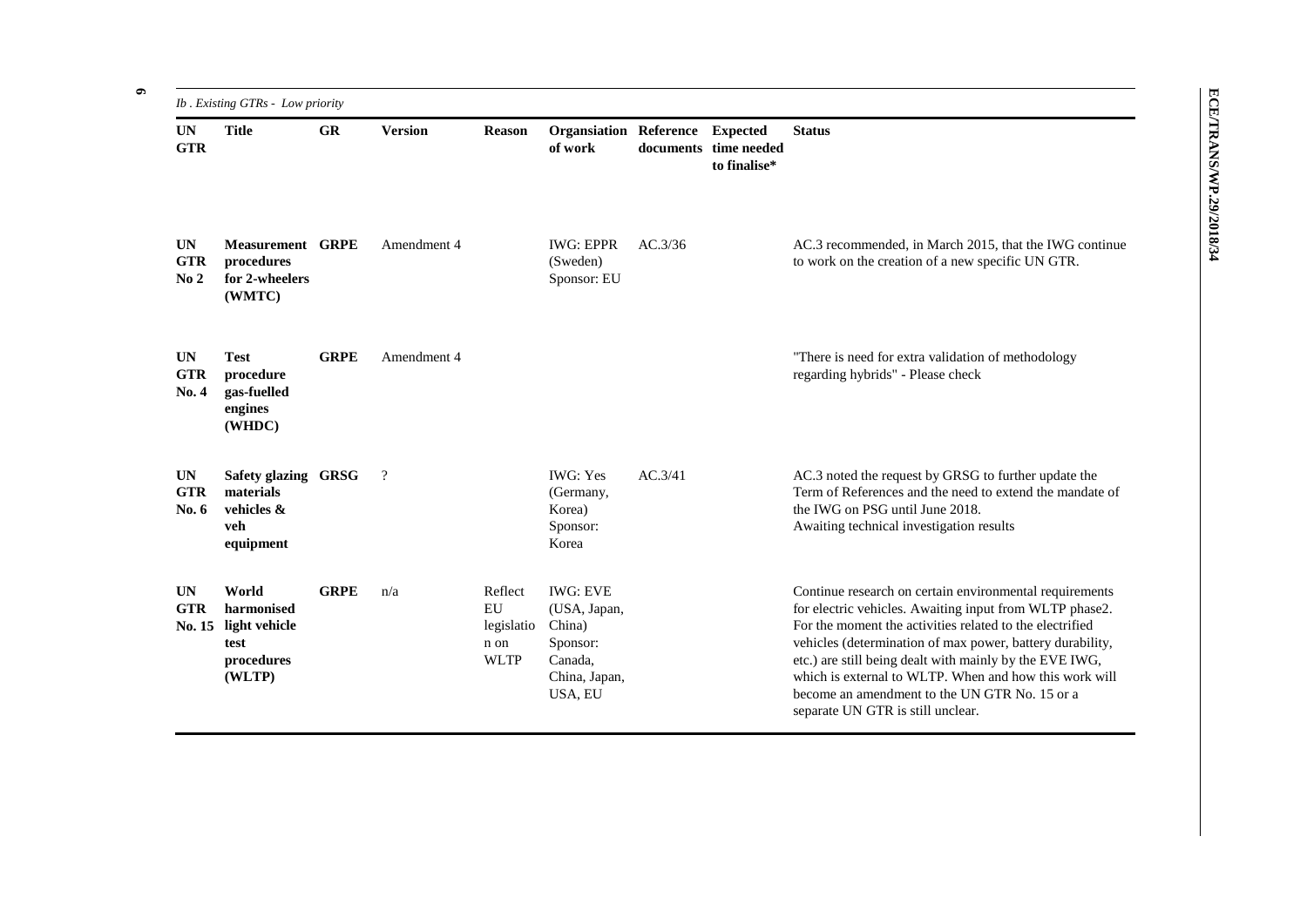|  |  |  | Ic. Existing GTRs - No activities identified for PoW |  |
|--|--|--|------------------------------------------------------|--|
|--|--|--|------------------------------------------------------|--|

| <b>UN</b><br><b>GTR</b>                            | <b>Title</b>                                                                               | ${\bf G}{\bf R}$ | <b>Version</b> | Reason | <b>Organsiation Reference</b><br>of work                | documents | <b>Status</b>                                                         |
|----------------------------------------------------|--------------------------------------------------------------------------------------------|------------------|----------------|--------|---------------------------------------------------------|-----------|-----------------------------------------------------------------------|
| <b>UN</b><br><b>GTR</b><br>No. 5                   | <b>Technical</b><br>requirements<br>for OBD<br>systems                                     | <b>GRPE</b>      |                |        |                                                         |           |                                                                       |
| <b>UN</b><br><b>GTR</b><br>No. 8                   | Electronic<br>stability<br>control                                                         | GRRF?            |                |        |                                                         |           |                                                                       |
| <b>UN</b><br>$\boldsymbol{\mathsf{GTR}}$<br>No. 10 | Off-cycle<br>emissions<br>(OTC)                                                            | <b>GRPE</b>      |                |        |                                                         |           |                                                                       |
| UN<br><b>GTR</b><br>No. 12                         | Motorcycle<br>controls, tell-<br>tales &<br>indicators                                     | GRE?             |                |        |                                                         |           |                                                                       |
| <b>UN</b><br><b>GTR</b><br>No. 14                  | Pole side<br>impact (PSI)                                                                  | <b>GRSP</b>      |                |        | <b>IWG:</b> Yes<br>(Australia)<br>Sponsor:<br>Australia |           | No new information was provided at the March 2016 session of<br>AC.3. |
| UN<br><b>GTR</b><br>No. 17                         | <b>Crankcase</b><br>and<br>evaporative<br>emissions of 2<br>or 3-wheeled<br>motor vehicles | <b>GRPE</b>      |                |        |                                                         |           | Still to be notified!                                                 |

**ECE/TRANS/WP.29/2018/3 ECE/TRANS/WP.29/2018/34**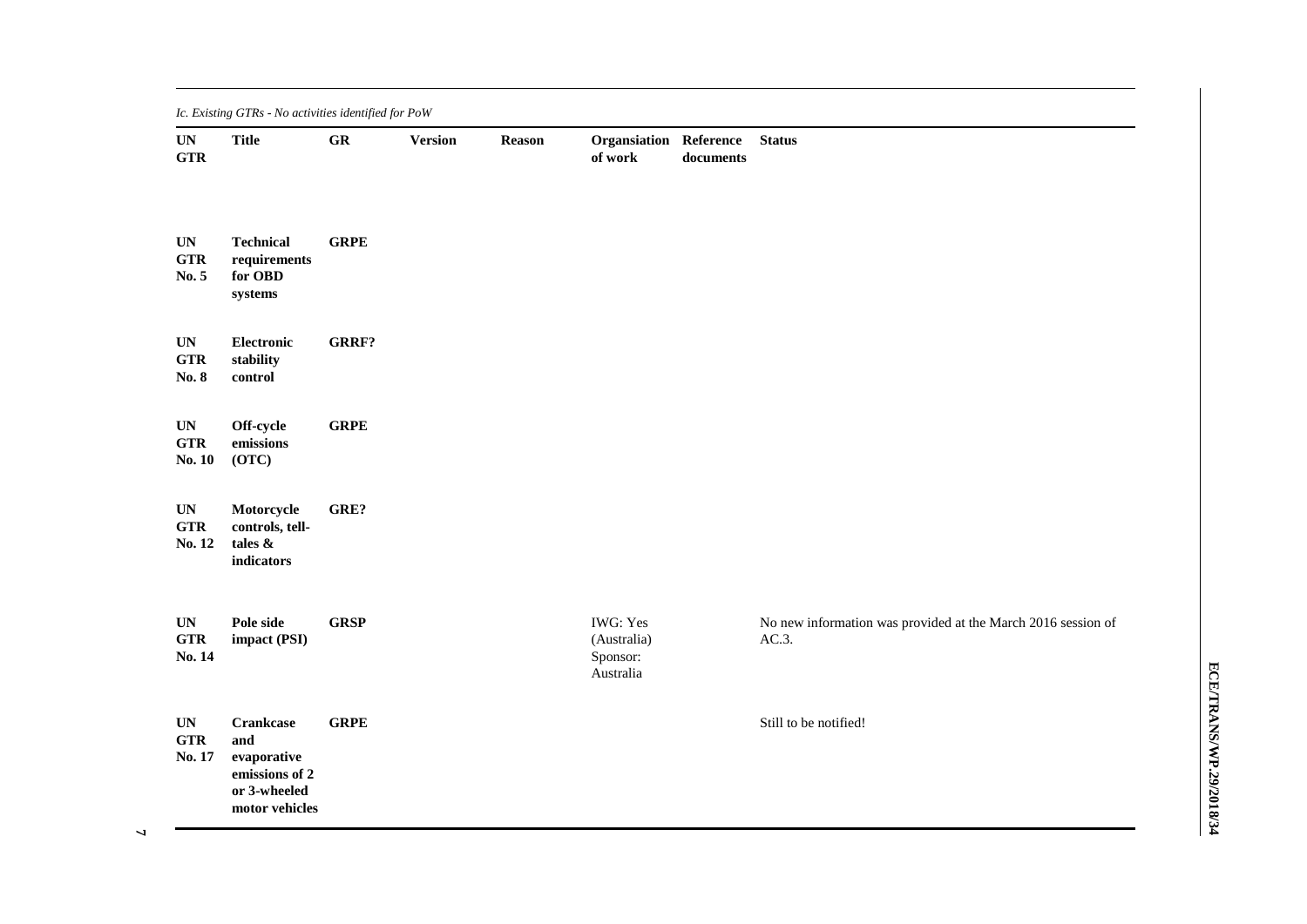|                                        |                                                                            | Ic. Existing GTRs - No activities identified for PoW |                           |                                                                          |                                          |                                                                                                                                                                                                                                                                                                                          |
|----------------------------------------|----------------------------------------------------------------------------|------------------------------------------------------|---------------------------|--------------------------------------------------------------------------|------------------------------------------|--------------------------------------------------------------------------------------------------------------------------------------------------------------------------------------------------------------------------------------------------------------------------------------------------------------------------|
| UN.<br><b>GTR</b><br>No. 18            | On-board<br>diagnostics<br>$(OBD)$ for 2 or<br>3-wheeled<br>motor vehicles | <b>GRPE</b>                                          |                           |                                                                          |                                          | Still to be notified!                                                                                                                                                                                                                                                                                                    |
| <b>UN</b><br><b>GTR</b><br>No.<br>[x3] | <b>Ouiet Road</b><br><b>Transport</b><br><b>Vehicles</b><br>(ORTV)         | <b>GRB</b>                                           | Reflect UN<br>Reg No. 138 | <b>IWG:</b> Yes<br>$(USA)$ : Vice-<br>Chair: Japan<br>Secretariat:<br>EC | UN GTR<br>draft dated<br>19 Nov.<br>2014 | Due to the effective date of USA rule further extension to 5<br>September 2017, the USA expert informed that the next QRTV<br>GTR will be after that date. Further clarifications are expected to<br>be addressed by National Highway Traffic Safety Administration<br>(NHTSA) - USA in the WP29, November 2017 session. |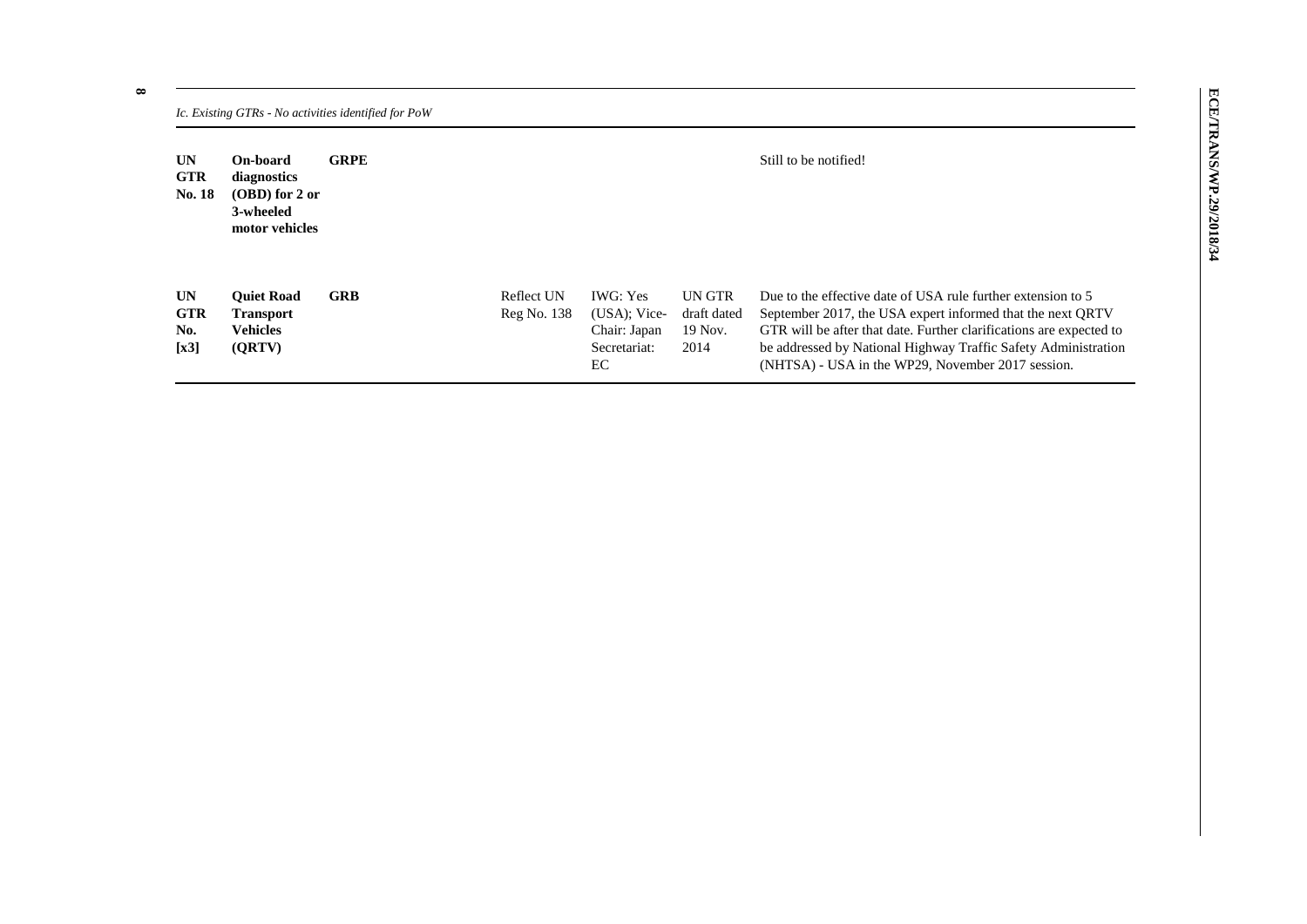*II. New Priorities*

| <b>Title</b>                                                    | Group              | Organsiation<br>of work | Reference<br>documents | <b>Time horizon</b><br>for starting<br>work* | <b>Comments</b>                                                                                                                                                                                                                             |
|-----------------------------------------------------------------|--------------------|-------------------------|------------------------|----------------------------------------------|---------------------------------------------------------------------------------------------------------------------------------------------------------------------------------------------------------------------------------------------|
| <b>Framework Regulation on</b><br>automated/autonomous vehicles | New GR?<br>ITS/AD? | (IWG ACSF)              |                        | MT (tbc)                                     | Could possibly also take the form of a UNECE Regulation.<br>[ACSF: Automatically Commanded Steering Function]                                                                                                                               |
| <b>Cyber security</b>                                           | <b>IG ITS/AD</b>   | TF CS/OTA               |                        | <b>ST</b>                                    | It is not decided yet whether to regulate cyber security issues in<br>ITS/AD IWG and TF. Could possibly also take the form of a<br>UNECE Regulation. Work of Task Force on Cyber Security<br>(CS) and Over-the-Air (OTA) updates is ongoing |
| <b>Advanced Emergency Braking</b><br><b>Systems (AEBS)</b>      | <b>GRRF</b>        | <b>IWG AEBS</b>         |                        | $MT$ (tbc)                                   | Some work done on truck & bus collisions against moving and<br>stationary obstacles (see UN Reg 131). Activity launched as an<br>informal group on AEBS for cars (needed for the future revision<br>of GSR)                                 |
| <b>Line Keeping Assist Systems</b><br>(LKAS)                    | <b>GRRF</b>        | (IWG ACSF)              |                        | $MT$ (tbc)                                   | WP29 aleady adopted an amendment to UN Regulation No. 79 in<br>March 2017. This could be transformed into a GTR as US is also<br>thinking about regulating.                                                                                 |
| <b>Event Data Recorders (EDR)</b>                               | GRSG?              |                         |                        | $MT$ (tbc)                                   | Should be compatible with highly automated vehicle<br>requirments.                                                                                                                                                                          |